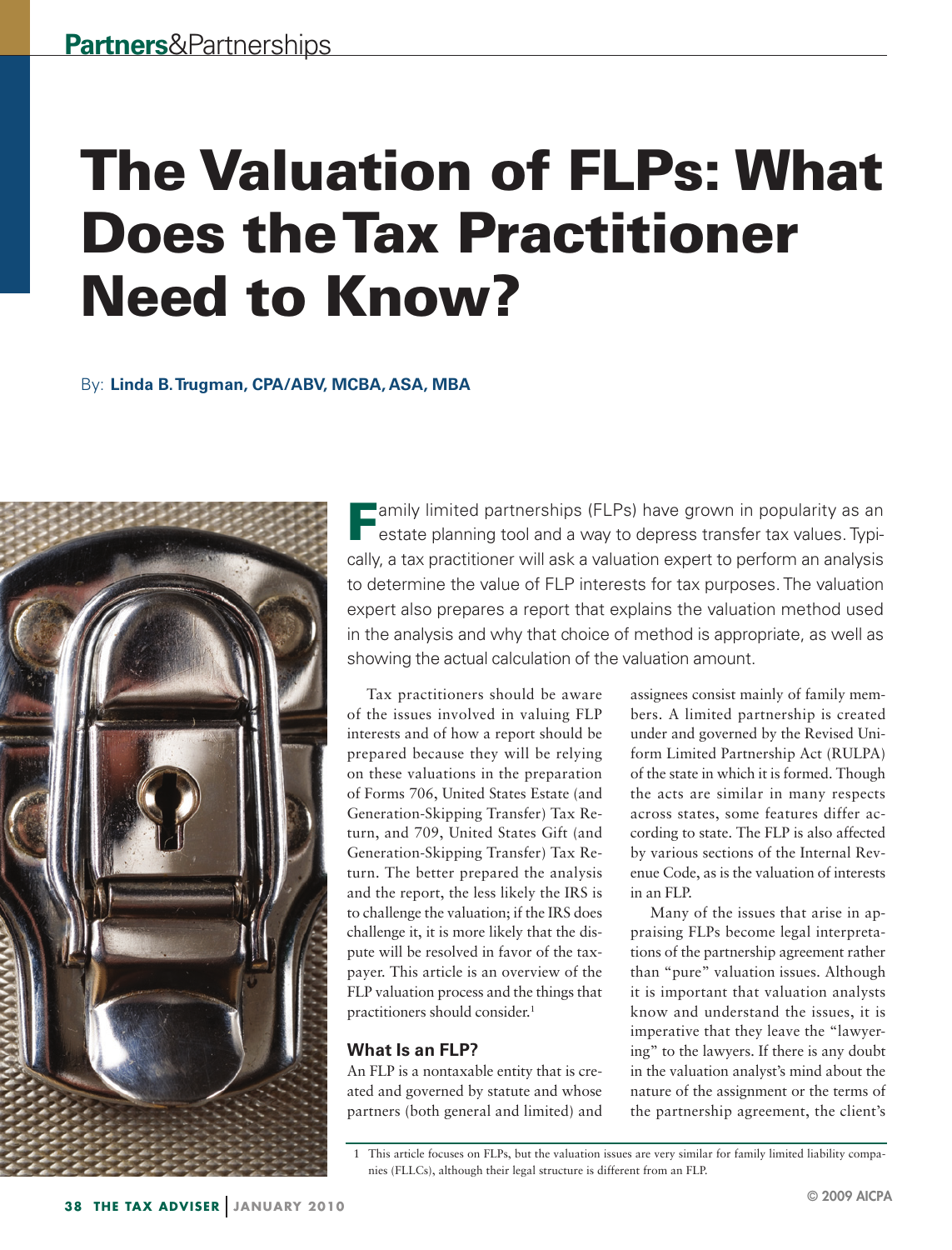attorney should be the one to explain it to the valuation analyst, not the other way around.

### Why Are FLPs Attractive?

FLPs are particularly attractive as estate planning tools for several reasons. Through the creation of an FLP:

- Parents or grandparents can indirectly transfer interests in family-owned assets without losing control of them.
- A high degree of protection against creditors can be achieved because a partner's creditor is legally unable to gain access to the assets in the partnership.
- The assets can be kept in the family, which is an objective of many families. This can be achieved by placing restrictions on the transfer of partnership interests, especially in the event of divorce, bankruptcy, or death of a partner.
- Problems pertaining to undivided or fractionalized interests when a property is gifted to several individuals can be avoided. This can be especially important in the case of real estate properties.
- When family-owned assets are placed in a partnership, advantages can arise through economies of scale and diversification.
- A great deal of flexibility can be achieved through the partnership agreement, which can provide broad investment and business powers. These can be amended as the family's needs change, as long as all partners are in agreement.
- The partnership is a passthrough entity and does not pay income taxes.
- The gifting or transfer of an ownership interest in a limited partnership may be made at a lower value than that interest's pro-rata share of net asset value because a limited partnership interest is likely to be both noncontrolling and nonmarketable.

# **Documents Needed to Prepare the Appraisal Report**

The practitioner should obtain the following documents in order to perform the valuation and should refer to them in the appraisal report:

- The Agreement of Partnership (or other type of business agreement, depending upon the form of the entity) and a copy of the Certificate of Limited Partnership that has been filed with the state in which the partnership was created. The certificate is an important document because it gives notice of the limited partnership's formation and the limited liability of the limited partners, and it discloses some of the partnership agreement's terms. Without this document, the IRS might not recognize the FLP.
- A list of the assets that were initially contributed to the partnership, as well as documentation about any assets that were contributed after the FLP's formation.
- Valuations of real estate and other assets held by the partnership as of the valuation date (for example, market values of marketable securities). If the partnership owns interests in other closely held businesses or partnerships, these interests must be separately appraised before the value of the LP interest can be determined.
- Financial statements and/or tax returns for the partnership for a reasonable number of years, or since inception. (If it is a new partnership, these will not exist.)
- The general partner's anticipated policies regarding distributions or a Sec. 754 election.
- If the FLP is ongoing, a history of distributions, if any, made to partners.
- Information such as minutes of meetings of partners or other documents, if they exist, may give the analyst some insight into the donor's intent at the time of the partnership's formation.

#### **Rev. Rul. 59-60 Factors**

Rev. Rul. 59-602 provides basic guidelines for appraising shares of closely held corporations (the IRS has extended it to apply to interests in other types of entities). Every valuation report of an FLP interest should closely follow Section 4 of Rev. Rul. 59-60, which enumerates the factors the valuation analyst should

# **EXECUTIVE SUMMARY**

- Due to the popularity of family limited partnerships (FLPs) and the significant tax savings they can provide, the IRS has sought to limit the benefits of their use. As part of its attack on an FLP, the IRS frequently will challenge the value of the FLP that is claimed on an estate or gift tax return.
- An appraisal of an FLP is generally performed by an appraisal expert. However, because tax practitioners use the appraised value of an FLP in preparing tax returns, it is important for practitioners to know the factors that should be considered in appraising the value, the different valuation approaches and when they are appropriate, and the types of valuation discounts commonly applied in valuing an FLP.
- A properly prepared appraisal report should give details about all the factors considered in an appraisal and the particular method used to calculate the value of an FLP that a practitioner can use to support the value of the FLP claimed on an estate or gift tax return if it is challenged in an examination.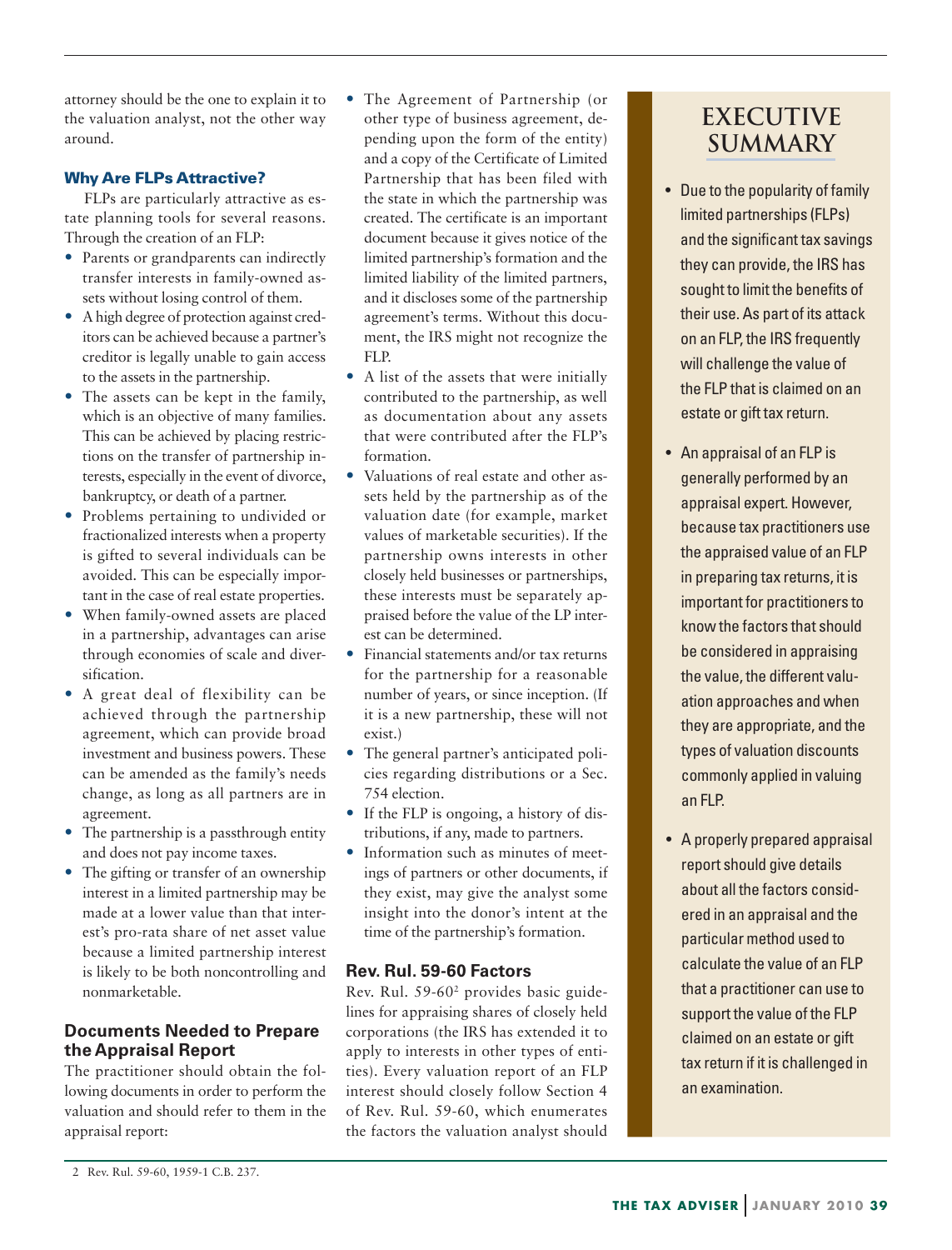# **Partners**&Partnerships

consider in his or her valuation. The eight factors of Rev. Rul. 59-60 are:

- 1. The nature of the business and the history of the enterprise from its inception.
- 2. The economic outlook in general and the condition and outlook of the specific industry in particular.
- 3. The stock's book value and the financial condition of the business.
- 4. The earning capacity of the company.
- 5. The dividend-paying capacity of the company.
- 6. Whether the enterprise has goodwill or other intangible value.
- 7. Sales of the stock and the size of the block of stock to be valued.
- 8. The market price of stocks of corporations engaged in the same or a similar line of business having their stocks actively traded in a free and open market either on an exchange or over the counter.

If the analyst has not enumerated and discussed these factors in the report, he or she may not have done a thorough analysis.

In addition to these eight factors, Section 4 of Rev. Rul. 59-60 states:

 $(a) \ldots$  in general, the appraiser will accord primary consideration to earnings when valuing stocks of companies which sell products or services to the public; conversely, in the investment or holding type of company, the appraiser may accord the greatest weight to the assets underlying the security to be valued.

(b) The value of the stock of a closely held investment or real estate holding company, whether or not family owned, is closely related to the value of the assets underlying the stock. For companies of this type the appraiser should determine the fair market values of the assets of the company. Operating expenses of such a company and the cost of liquidating it, if any, merit consideration when appraising the relative values of the stock and the underlying assets. The market values of the underlying assets give due weight to potential earnings and dividends of the particular items of property underlying the stock, capitalized at rates

#### **Exhibit: Factors to consider in valuation adjustments**

- A provision (term-of-years provision) in the partnership agreement that the partnership shall continue to exist for a definite term of years, unless it is dissolved or liquidated prior to this date.
- No guarantee by the managing general partner or general partners of the return of any partner's capital contributions, any allocations of profits or losses, or any distributions of distributable cash (not even enough to cover the partners' annual taxes).
- • Approval rights of limited partners required for certain major decisions; otherwise limited partners and assignees are excluded from participation in management.
- How the election of new managing general partners is accomplished.
- • A provision that distances the limited partners and assignees from the FLP's assets.
- The right of the managing general partner(s) or general partner(s) to determine distributable cash.
- Capital call provision obligating partners and assignees.
- Limitations on the voluntary and involuntary transferability of general partner, limited partner, and assignee interests.
- The presence of rights of first refusal.
- Consent of all partners required for a transferee or assignee of an interest in the partnership to become a substituted limited partner.
- Whether the managing general partners or general partners are required to make a Sec. 754 election.
- Limitations on the "right" of the general partner to withdraw from the partnership prior to the expiration of its stated term and a provision that, should the general partner exercise his or her power to withdraw early, his or her general partner interest shall become a limited partner interest and he or she may also be subject to damages for breach.
- • Limitations on the right of a limited partner and assignee to withdraw from the partnership prior to the expiration of its stated term.
- Provisions for dissolution of the partnership mirroring state law.

Some factors the practitioner needs to consider that may not be found in the partnership agreement include:

- The reputation, integrity, and perceived competence of the partnership management/general partner(s).
- The number of investors in the partnership.
- The type of assets owned by the partnership.
- Whether the partnership's assets are well diversified.
- The amount of financial leverage inherent in the partnership's capital structure.
- The caliber of the information flow from the partnership and the general partner(s).
- The current and historic amount of cash actually distributed to partners and assignees.
- Underlying cashflow coverage of yearly distributions made to partners and assignees.
- The size of the interest.
- The universe of interested buyers.
- The default rules under state law.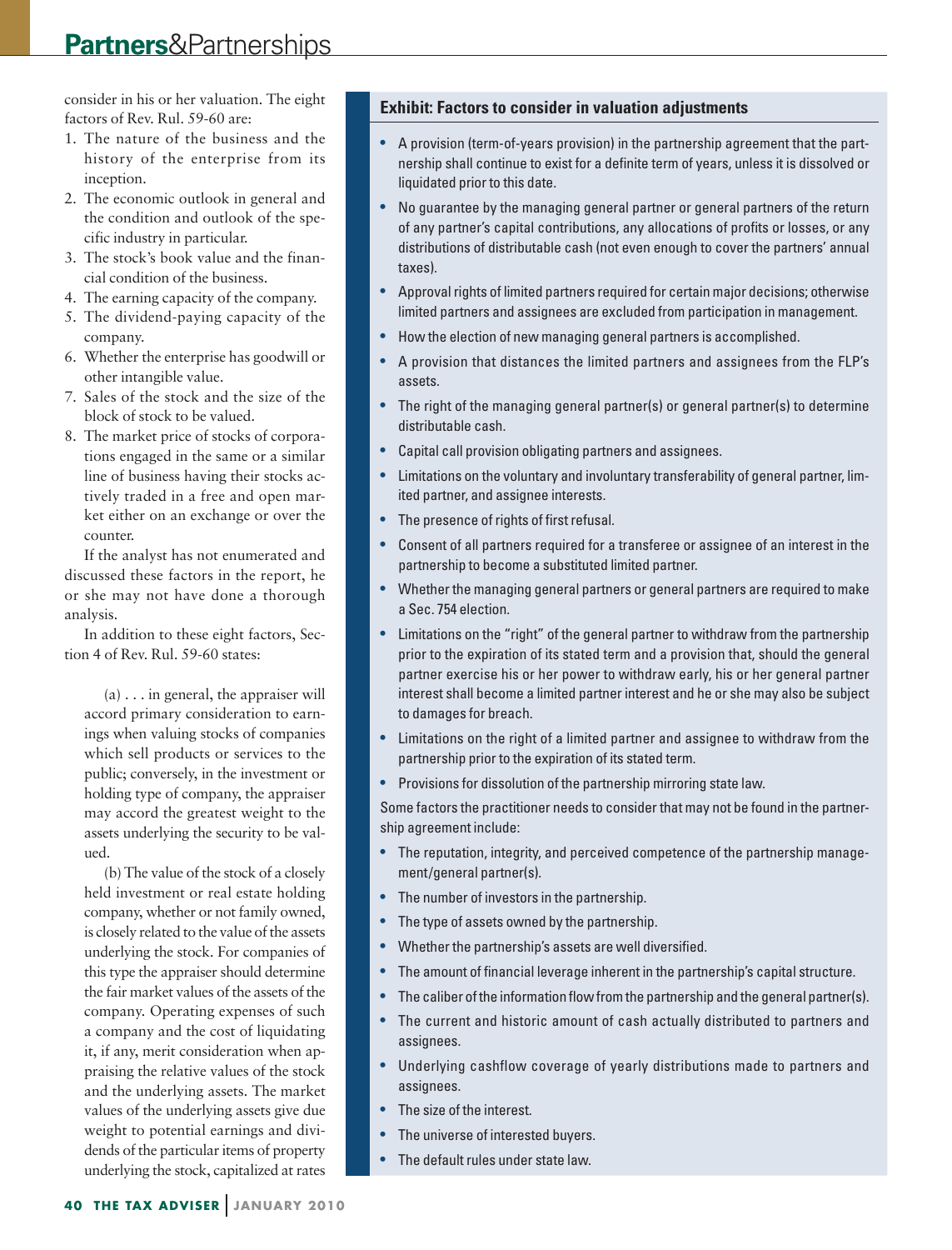deemed proper by the investing public at the date of appraisal. A current appraisal by the investing public should be superior to the retrospective opinion of an individual. For these reasons, adjusted net worth should be accorded greater weight in valuing the stock of a closely held investment or real estate holding company, whether or not family owned, than any of the other customary yardsticks of appraisal, such as earnings and dividend paying capacity.

The importance of this section is the guidance it provides in the selection of the methodology to use when these types of valuations are performed.

# **Things to Consider in the Appraisal Process**

The basic characteristics of the transferred interest in the FLP, combined with specific provisions in the FLP agreement and state law, form the foundation for the valuation adjustments used in arriving at the fair market value (FMV) of the transferred interest in the FLP. Some of the factors a practitioner should consider in determining appropriate valuation adjustments may result from provisions in the partnership agreement. The exhibit on p. 40 lists some of these factors.

#### **What About Methodology?**

What is the best approach for valuing an FLP interest? Which methods can and should be used? Rev. Rul 59-60 (discussed above) seems to imply that some type of asset-based approach would be the most appropriate and, indeed, the only approach to appraising an FLP interest. Whereas an asset-based approach might be a frequently used approach to valuing such an interest, it is by no means the only one. Often an analyst may also use an income approach.

The approach the analyst uses should be determined based on the FLP's underlying assets or on whether there is a history of distributions to the partners and how

extensive and consistent the distributions were. Depending on the assets held by the partnership, an analyst may also utilize a market approach. Depending on the circumstances of the case, more than one method may be appropriate.

In *Estate of Weinberg*, <sup>3</sup> the court accepted both an income approach and an asset-based approach for determining the value of the decedent's minority interest in a limited partnership that owned and operated an apartment complex. The court found that the taxpayer's use of the net asset value method under the asset-based approach was warranted because the property would retain most of its inherent value regardless of rental income production. Furthermore, the court found that the capitalization of the threeyear average of distributions under the income approach was also appropriate. The findings of the court illustrate that the reliance on one approach (particularly the asset-based approach) for the valuation of FLPs is not always sufficient or relevant.

The use of an asset-based approach to value an FLP interest can be detrimental where the only justification for the discount amounts is the restrictions in the partnership agreement. The IRS will try to show that the restrictions are not comparable to those found in arm's-length transactions and that it should not take the restrictions into account for purposes of valuation. The IRS will then argue that if the restrictions are not valid, it should not take the partnership agreement itself into account, and therefore the limited partner interest should have a much greater value. While the IRS has not successfully argued this position in Tax Court, it has used it successfully in negotiations to pressure taxpayers to agree to higher valuation amounts. A valuation consultant may be able to complicate the IRS's attack on the discount amounts by using the market or income valuation approaches because these are not based entirely on the restrictions in the partnership agreements.4

*Asset-based approach:* Obtain the FMV of all assets and liabilities on the balance sheet and apply appropriate discounts (for lack of control and marketability).

*Income approach:* Determine cashflow available to partners and capitalize or discount as appropriate.<sup>5</sup> If a sale of the underlying assets is contemplated, the sales price might be the applicable terminal value. Apply a discount for lack of marketability (DLOM) in most cases. (No discount for lack of control is necessary because cashflow capitalized or discounted is the amount available to the minority owner; therefore, the result is a minority value.)

*Market approach:* Determine valuation multiples by looking for comparable publicly traded interests. The appropriate multiple could be priced to net asset value (NAV), adjusted for the risks associated with the specific valuation assignment.<sup>6</sup> Since these data are based on trades of minority interests, the result is a minority value. Therefore, only a DLOM needs to be applied.

#### **Valuation Adjustments**

Valuation adjustments are intended to reflect the lack of control inherent in limited partnership interests and the lack of marketability inherent in any type of closely held partnership interest. These are two separate issues that usually result in two separate adjustments or discounts. The courts recognize the need for these discounts but often disagree about what their amounts should be.

Fair market value is determined by the nature of the interest transferred. Unless the partners agree to admit the transferred interest as a partner, it is an "assignee interest." Therefore, the hypothetical willing buyer would consider it significant whether the other partners would admit him or her as a partner with all the rights that go with being a partner.

An assignee interest has only an economic interest in the partnership. That is,

 <sup>3</sup> *Estate of Weinberg,* T.C. Memo. 2000-51.

 <sup>4</sup> Fishman et al., *PPC's Guide to Business Valuations* 14-14 (Practitioners Publishing Company, 17th ed. 2007).

 <sup>5</sup> Sources of rates of return include the *Wall Street Journal*, Morningstar, and

the National Association of Real Estate Investment Trusts. 6 Sources for comparable (guideline) data are closed-end mutual funds (infor-

mation available from the *Wall Street Journal* and Morningstar) and Direct Investments Spectrum, published by Partnership Profiles, Inc.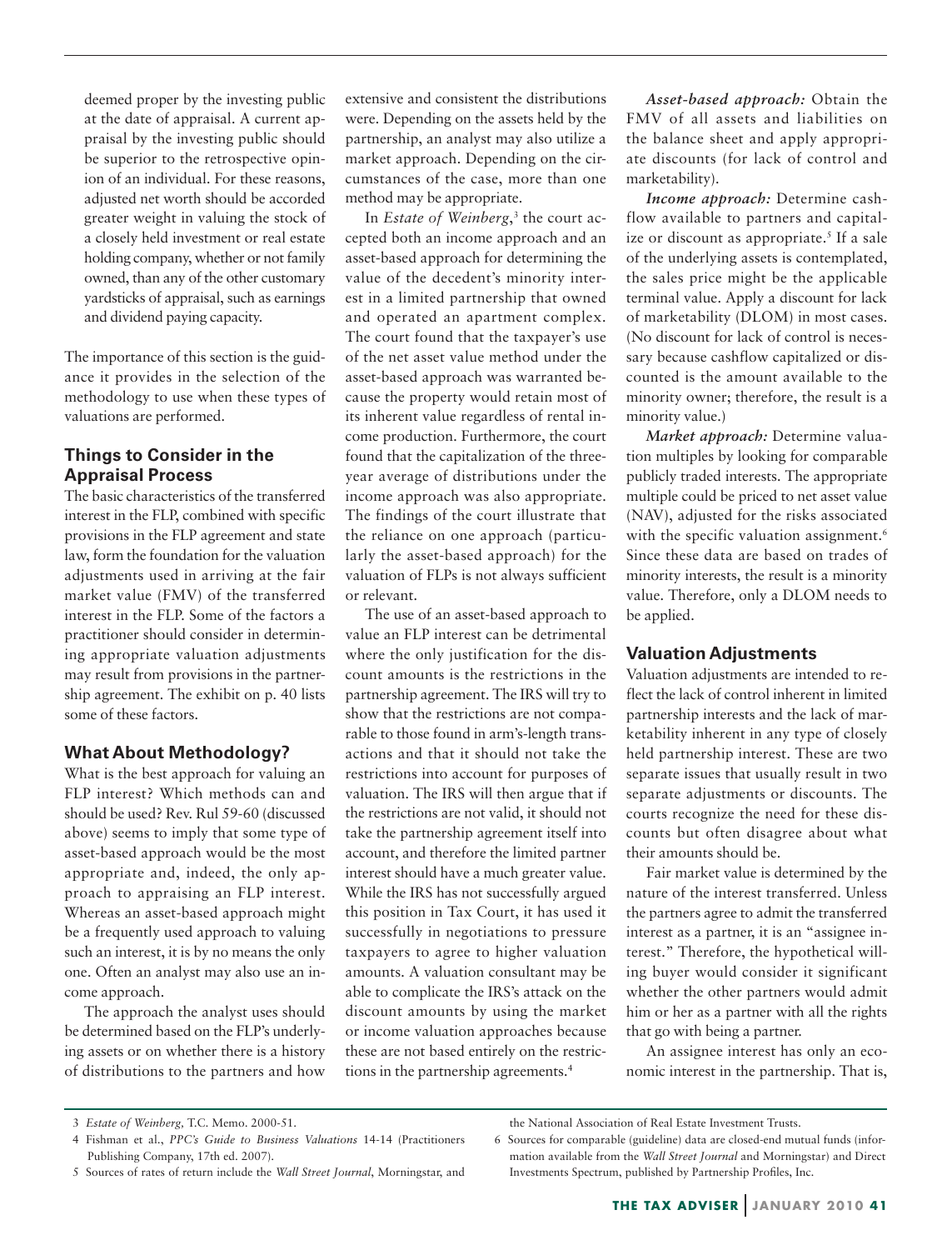he or she has a right to receive distributions, if any, and a right to distributions on liquidation. An assignee interest has fewer rights than a limited partner.

A limited partner, like a minority shareholder, does not have the ability to access the partnership assets to either manage or dispose of them. A limited partner may have little or no say in partnership management issues. And, like a minority shareholder, a limited partner does not control distributions. These are all prerogatives of management or, in the case of the limited partnership, of the general partner or the general partner who has been designated as the managing partner.

The hypothetical willing buyer most likely would not pay a liquidation price (pro rata of the underlying assets) for a limited partner or assignee interest in a limited partnership. What a willing buyer would pay would be something less than liquidation value in order to receive a return on his or her investment. This is the basis for valuation adjustments or discounts.

The analyst must read the partnership agreement carefully to determine the rights and duties of both types of partners. The limited partners' voting rights should be determined. These are the types of things that will contribute to the size of the discount for lack of control.

#### Discount for Lack of Control

The analyst must consider the types of assets owned by the partnership when finding a starting point for this discount. The appraiser may not need a discount for lack of control if he or she uses an income approach for this type of assignment. Although an FLP can hold almost any type of asset, most FLPs own marketable securities, real estate, or some combination of both.

*Marketable securities:* A logical reference point when valuing such an FLP is a closed-end investment fund. It is best to use closed-end investment funds that hold publicly traded securities that are similar to the securities held by the FLP, such as domestic stocks, foreign stocks, specialty

funds, corporate bonds, municipal bonds, or government bonds. There are many other types of funds.

Typically, these funds trade at discounts to their NAVs. Statistical efforts to determine a definitive explanation for these discounts have failed to reveal a reason for the discounts. In any event, the discounts (and premiums) observed in the marketplace serve as a proxy for the lack of control discount. The reason they serve as a proxy is that holders of closedend funds have the same lack of control over the underlying assets that a limited partner in an FLP has. It is presumed that these discounts represent the market's decrease in value for not having access to the assets and not having any control over them.

Whether the valuation analyst adjusts these discounts before applying them to his or her FLP interest is a question of the specific facts and circumstances of the particular valuation. If the analyst believes that the interest being appraised has less control, the discount may be increased, and vice versa. Another issue relates to the similarities of the portfolios. The valuation analyst might believe that his or her portfolio would trade at a higher or lower discount. Whatever position the valuation analyst takes, the discussion should include all the reasoning behind the adjustments. However, at least one Tax Court case frowned on changing the size of the discount because there were no empirical data to support the adjustment.<sup>7</sup>

This discount pertains only to lack of control. It has nothing to do with marketability factors. The perceived riskiness of any individual security in the FLP's portfolio will be reflected in the market value of that security. Any adjustments the analyst might be tempted to make because the partnership interest is not as easily traded as a share in a closed-end mutual fund should be avoided; that is a different discount.

There are several factors an analyst might consider in making adjustments to the starting point for the discount for lack of control. Remember that adjustments should be reasonable and reflect the facts of the particular FLP interests.

- *• Professional management:* Many FLPs do not have professional management, while closed-end funds do. This would drive the discount higher.
- *• Regulation:* The SEC regulates closedend funds; the FLP investor enjoys no such protection.
- *• Diversification and size:* The FLP portfolio may not have the same level of diversification as a closed-end fund. One can look at specialized funds that invest in one industry as a comparison. FLPs are often very tiny compared with closed-end funds. This might increase the discount.
- *• Investment objective:* An FLP portfolio may reflect no defined investment policy or objectives. This may be a lack of professional management.
- *• Quality:* Speculative versus investment grade. Recall, however, that the security's market price should reflect the market's opinion as to its overall quality. Avoid double counting in the discount.
- *• Performance:* If the FLP has been in existence for a while, its total return might be compared with that of various similar closed-end funds.
- *• Average maturity:* For fixed-income portfolios, average maturity of the bonds will affect their market values. Again, this factor should be addressed in the price of the security.

*Real estate:* Very often an FLP will hold one or more pieces of real property. These might range from the family home to vacation property (which is not recommended), vacant land, a farm, or some income-producing real property such as apartments, retail, or office space. The analyst should review these assets carefully in order to determine the nature of each because this will affect the selection of discounts.

A starting point for determining lack of control discounts for FLPs owning real estate would be real estate limited partnerships (RELPs) and real estate investment trusts (REITs). These partnerships have been in existence for a number of years, and a body of data has been accumulated on many of their features. There

 <sup>7</sup> See *Peracchio*, T.C. Memo. 2003-280.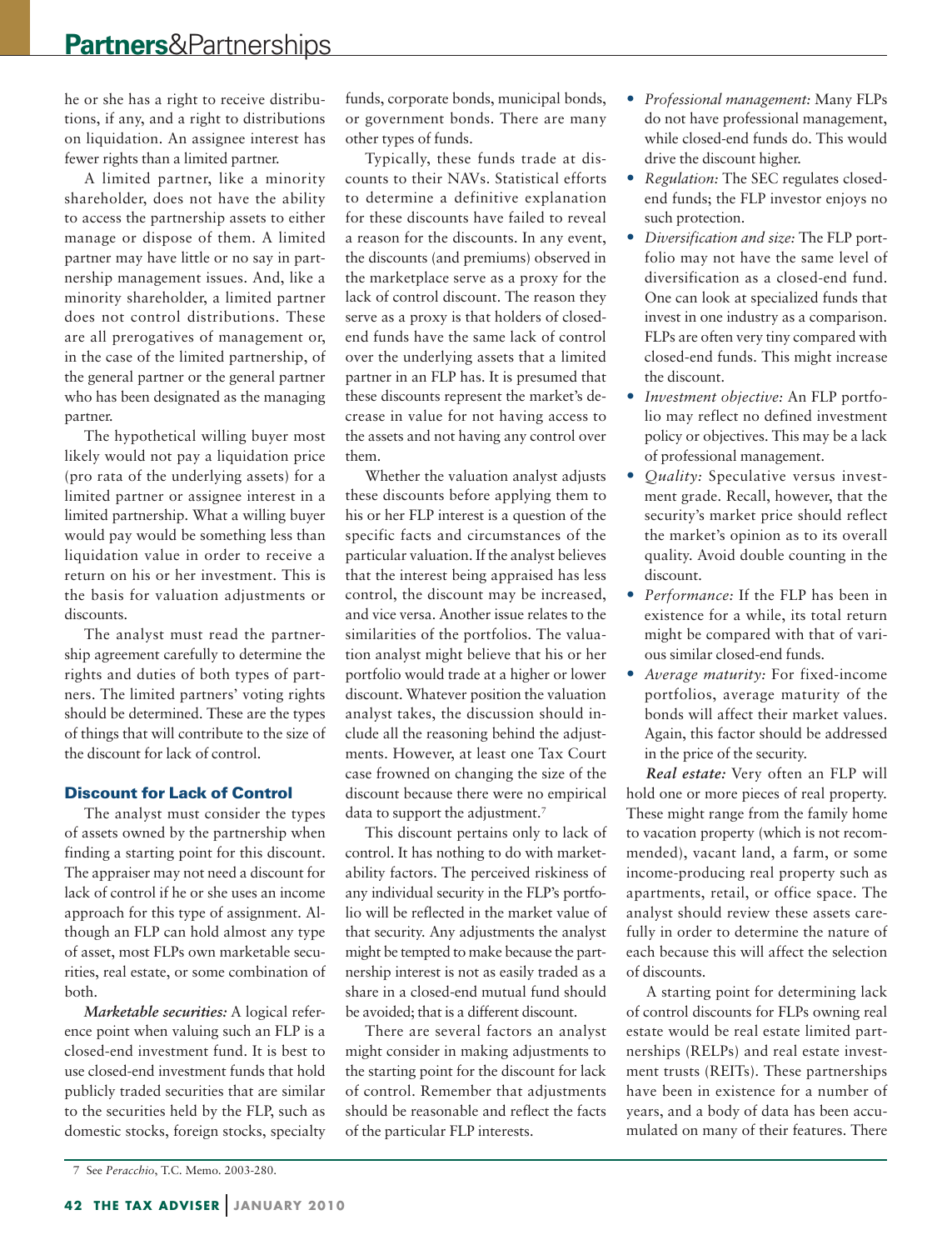is a fairly liquid secondary market for RELPs. It is nowhere near as liquid as a stock exchange, but enough transactions take place that there are good data on the discounts at which these securities trade to their NAVs.

According to Partnership Profiles, Inc., the discount derived using these data is primarily a discount for lack of control, but it also includes some DLOM.8 This should be discussed in the report, and the discounts should not overlap.

Whether an FLP has a history of making distributions is an important consideration in determining the discount. Generally partnerships that make distributions trade at smaller discounts to their NAVs, all else being equal. The amount of debt is also important. If the appraisal FLP has no debt, the analyst should compare it with partnerships that also have little or no debt.

As with a discount obtained using closed-end funds, this discount for RELPs is also a starting point. It may be adjusted—either upward or downward—by factors that differentiate the appraisal FLP from the comparable RELPs. These are similar to the ones enumerated in the marketable securities section above.

# Discount for Lack of **Marketability**

Valuation analysts often make an additional adjustment to account for the fact that there is no secondary market for FLP interests. These interests lack marketability; that is, the owner cannot liquidate them or quickly convert them to cash. If one owns shares of a publicly traded corporation, one may call a broker, sell the shares, and have the cash proceeds within a few business days. Not so with FLP interests, and this is the basis for the DLOM.

In addition to the lack of a secondary market for FLP interests, certain provisions are often written into FLP agreements restricting the transfer of interests, especially to individuals or entities outside the family circle. These restrictions create an additional lack of marketability factor. Restrictions include:

- With some exceptions, a general partner, limited partner, or assignee may not transfer all or any part of his or her interest without the prior written consent of the general partners. This consent may be given or withheld at the discretion of the general partners.
- A transferee of an interest in an FLP shall be entitled only to the rights of an assignee unless the consent of all general partners and a majority in interest of the limited partners is given to make the transferee a substitute limited partner.
- No partner or assignee shall have the right to withdraw from the FLP prior to its dissolution and liquidation.
- No partner or assignee may withdraw or reduce his or her capital contribution or capital account without the general partner's consent.

*Other provisions affecting marketability:* In addition to provisions in the agreement that restrict transfer, a history of little or no distribution from the FLP to the partners is a factor that affects marketability. A willing buyer might be more inclined to ignore restrictions on transfer of his or her interest in exchange for a stream of cash benefits. However, little or no distribution history is common with FLPs, which often retain income and gains in order to fulfill the long-term investment goals of the partnership.

Another factor that might affect the marketability of an FLP interest is a Sec. 754 election. This is an election that the partnership *might* make under Sec. 754, which provides that the partnership may elect to adjust the inside basis of the partnership's underlying assets. In other words, the partnership can adjust its internal books to show that a new partner paid a higher price for assets that are worth more at the time of the purchase (transfer). This election would not affect the existing partners, but it would have positive tax consequences for a new partner.

If there is nothing in the agreement that addresses the Sec. 754 election, it does not mean that the partnership cannot make the election. It still can. However, a willing buyer might wish to have assurance that such an election will be made. This is especially critical if the appraised FMV of the partnership's underlying assets has increased in value over their original basis. Since there is considerable recordkeeping involved once a partnership makes the election, an FLP may be reluctant to make the election. However, at least one Tax Court decision<sup>9</sup> expressed skepticism when the valuation analyst increased the discount because there was nothing in the agreement guaranteeing that the partnership would make the election. The judge stated that he did not believe a transaction would take place without the guarantee of a Sec. 754 election. In practice, though, a transfer of an interest will often take place without a corresponding election.

When valuing a general partner interest, an analyst may give some consideration to an additional marketability factor reflecting the liability exposure assumed by the general partner. Under many states' partnership statutes, a majority of the limited partners may remove a general partner that assigns all the general partner's interest in an FLP to a third party. Here the analyst must read the partnership agreement carefully to determine under what circumstances a general partner interest may be transferred or whether, after withdrawal of a general partner, that general partner interest becomes a limited partner interest. In this case, the DLOM might be increased.

An FLP can require additional capital from the partners in order to meet operating expenses and have extra capital for partnership requirements. This type of provision is not included in every FLP agreement, but its presence may warrant an additional lack of marketability factor. Capital calls might require an interest holder to remain liquid in order to meet them, rather than place funds in higher yielding but less liquid investments. A willing buyer would consider this additional liability exposure and potential loss of a more favorable investment rate of interest in determining value, and so should the valuation analyst when valuing the interest in the FLP.

 <sup>8</sup> Partnership Profiles, Inc., *2008 Executive Summary Report on Partnership Re-sale Discounts* 13–14 (2008). 9 See *Estate of Jones*, 116 T.C. 121 (2001).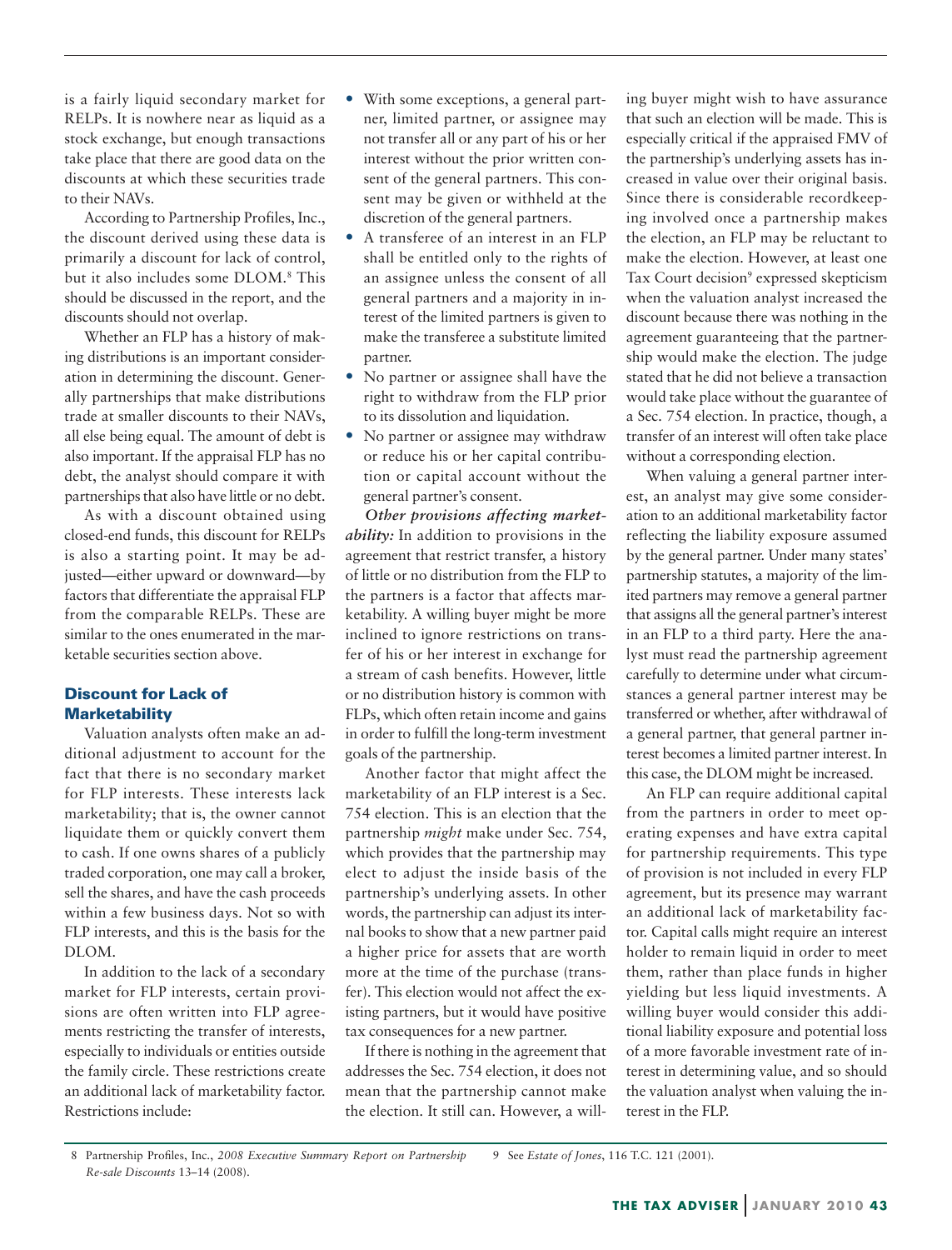# **Partners**&Partnerships

Some factors that would cause an interest to trade at a low marketability discount include:

- Minimal volatility in the value of the underlying assets;
- Above-average expectations for future yield;
- A proven and stabilized history of income;
- Certainty of distributions or expectation of capital appreciation;
- Limited time period on restriction of ability to sell the interest; and
- Favorable outlook for future growth of the entity.

Factors that would cause an interest to trade at a higher discount include:

- High degree of volatility in the value of the underlying assets;
- Questionable ability to generate a satisfactory return on assets;
- Inability to generate sufficient earnings for distributions or to support future growth in operations;
- Small size in relation to other investments and lack of diversification; and
- Involvement in industries or activities viewed unfavorably by the investing public.

#### Other Potential Adjustments

There are several other adjustments that an analyst may make in determining a final value. Some of these adjustments may apply to the value of the underlying assets rather than to the value of an FLP interest.

*Fractional interest adjustment:* The FMV of an undivided ownership interest in real property is worth something less than the percentage of ownership multiplied by the FMV of the real property as a whole. Fractional interest adjustments should not be limited to undivided interests in real property but should be considered any time a fractional interest is held in any type of property. Some factors considered by the willing buyer in arriving at a fractional interest adjustment are:

- Lack of control associated with a minority interest in the property;
- Lack of marketability of a fractional interest;
- Procedural burdens, possible delays, and costs involved in severance proceedings;
- Lack of certainty as to what portion of the property would be awarded to each party upon severance;
- The nature of the property;
- The difficulty of obtaining mortgage financing for the purchase of a fractional interest;
- Declining economic conditions; and
- Loss of a major tenant.

Most real estate appraisers will not apply these fractional interest discounts. However, the valuation analyst should check the real estate appraisal, if there is one, to see if this has already been done in order to avoid double discounting.

*Portfolio ad-*

*justment:* The basis for a portfolio adjustment is an FLP with a nondiversified portfolio of marketable securities. In applying a willing buyer– willing seller test, the valuation analyst must decide if a willing buyer might be interested in a portfolio with

a specific asset mix rather than a diversified portfolio. A portfolio containing one or two holdings might be considered more risky than one that is well diversified.10

*Restricted securities adjustment:*  Restricted securities are those that are acquired from an issuer in a transaction exempt from registration requirements of federal and state securities laws (known as private placements). There are also restrictions imposed by the SEC on resales of these restricted securities. Several court cases have upheld additional discounts to account for restricted securities, but if the price of the security already reflects such a discount it should not be taken twice.

*Blockage adjustment:* This adjustment accounts for the depressive effect of suddenly placing a large block of stock on the market. It is expressly recognized by Regs. Secs. 20.2031-2(e) and 25.2512-2(e). Adjustments of this type are limited to blocks of publicly traded stock. It is helpful to fully document trading and volume activity in a stock for a period of time prior to the valuation date in order to justify such an adjustment.

*Market absorption adjustment:* This is an expansion of the blockage adjustment to take into account other assets besides stock, such as real estate, works of art, sheet music, manuscripts, books, animal mounts, and animal trophies. The basis of this adjustment reflects the lack of time

> within which to make an orderly disposition of these types of assets. It is possible that the sale of all the property at once or within a short space of time might result in an abrupt increase in supply of a type of asset that, with no change in demand, might reduce the price the properties could bring. The analyst should look at the number and type of assets and whether such an adjustment has been included in any professional appraisal of these assets.

*Adjustment for built-in capital gains* 

*tax:* Under the willing buyer–willing seller test, a valuation analyst may make an adjustment for the fact that the underlying assets may now have a market value greater than book value and that there may be a built-in capital gain for those assets. If so, a willing buyer might become responsible for capital gains tax when it sells the assets. A hypothetical willing buyer would take this into consideration when evaluating an FLP interest. This issue also is related to the Sec. 754 election.

## **The FLPWritten Report**

The next issue to consider is what should be included in the report. The eight factors